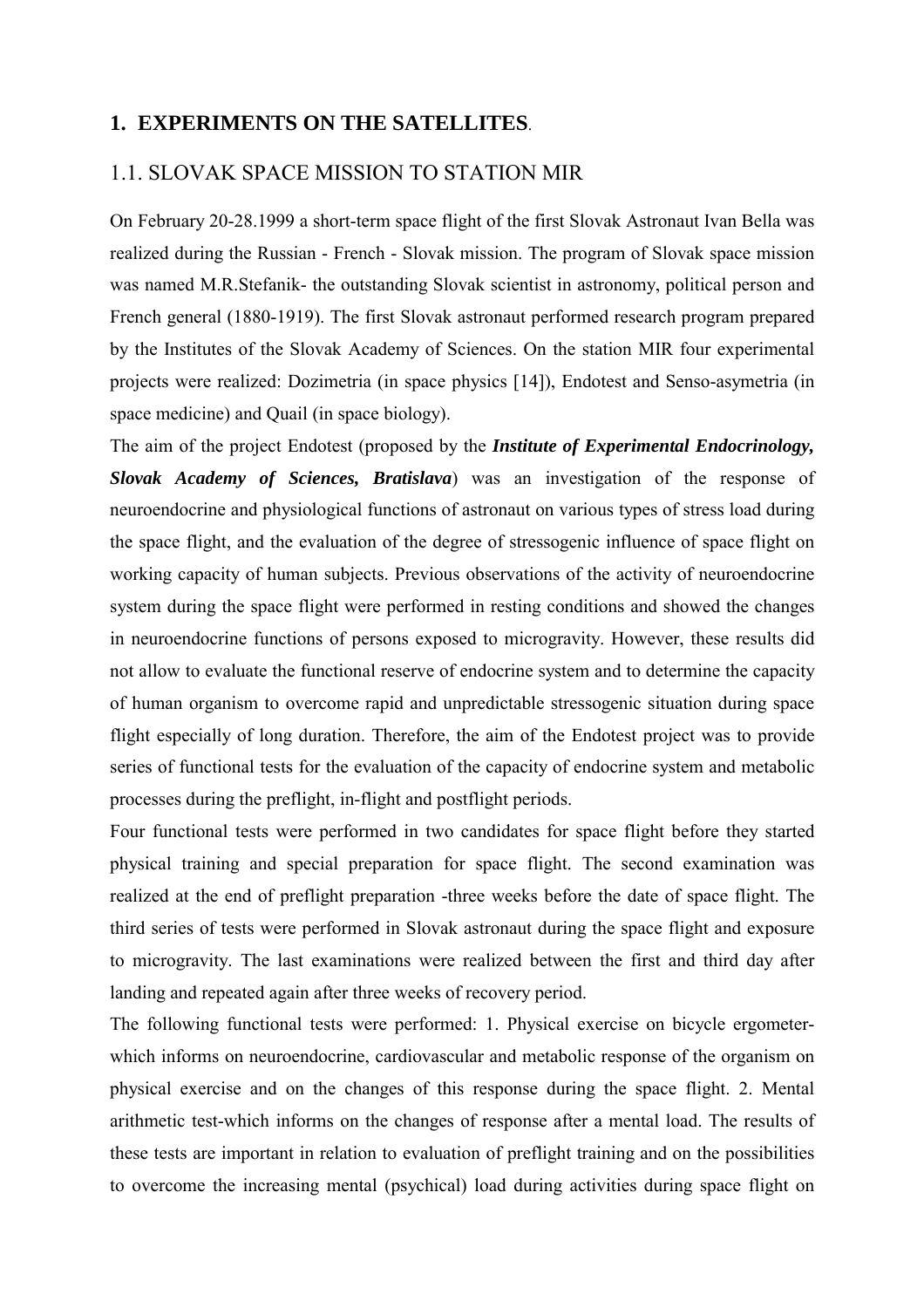station MIR. 3. Glucose tolerance test- this test can prove whether the previously observed increases in plasma levels of glucose and insulin in astronauts during the space flight are a result of metabolic changes due to decrease of gravitational load on skeletal muscles and moving activities during the space flight. 4. Insulin test-, which inform on functional reserve of neuroendocrine system and on the ability of contraregulatory mechanisms involved in the response to hypoglycemia.

For this project a new special appliance PLASMA 03 was used for collection of human blood, for its centrifugation and freezing of blood samples and for their transport to Earth for analysis of hormone levels, neurotransmitters and concentration of metabolites in plasma. The exaggerated responses of plasma catecholamine levels to work load were observed during the space flight. Further the higher increases of plasma growth hormone and prolactin levels were noted after workload during space flight as compared to preflight response. The reduced plasma epinephrine levels were noted during insulin induced hypoglycemia during space flight, plasma norepinephrine responses were not different compared to changes during the tests in preflight period. A diminution of plasma prolactin and growth hormone responses to insulin induced hypoglycemia was observed in microgravity. These data demonstrate different responses of neuroendocrine system to stressors during space flight and in the conditions of Earth gravitation (see papers 1-5).

 The aim of the project Senso-asymetria (proposed by *Institute of Normal and Pathological Physiology, SAS*) was an investigation of the effects of asymmetric activity of sensoric imputes (vestibular or proprioceptive) and an involvement of this activity in the development of kinetosis and orientation illusions in the conditions of microgravity (during space flight) and readaptation period after space flight. The results of the observations performed before, during and after space flight in Slovak astronaut showed a successful process of adaptation of vestibular system to microgravity. The disturbances of postural regulation were observed by using stabilometric measurement of posture position, galvanostabilometry and after vibratory stimulation of leg muscles on the first day of landing. However, on the fifth day after the space flight these disturbances disappeared. New original results were observed in the readaptation of vestibulo-postural part of regulation of balance function by using a galvanic stimulation of vestibular apparatus. These results are important contribution to the studies of ethiology of kinetosis.

The aim of the project Quail (proposed by *Institute of Animal Biochemistry and Genetics, SAS*) was to assess the effects of the defined intensity of gravity on the early post-embryonic development in Japanese quail aboard the orbital station MIR with the active participation of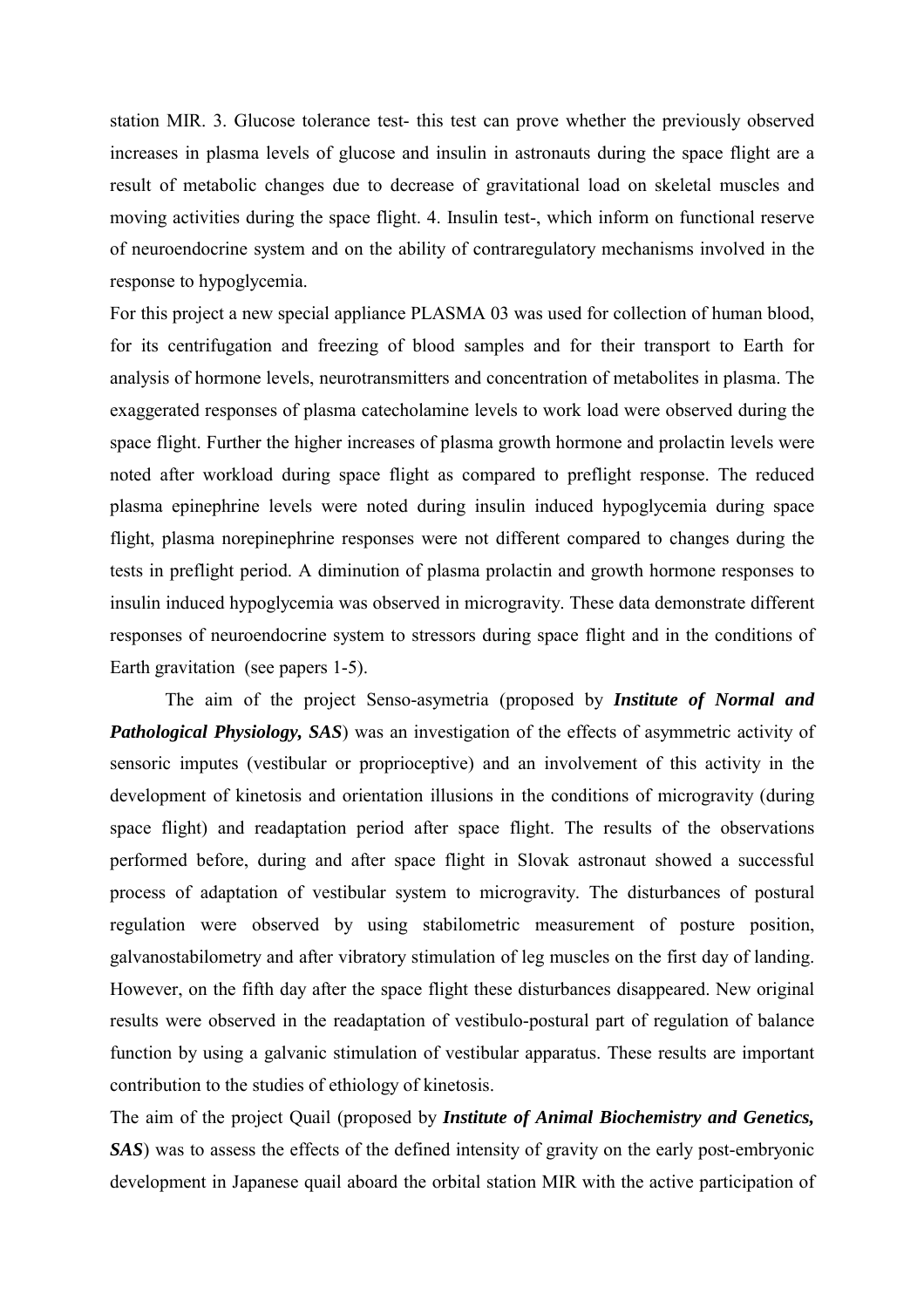the Slovak astronaut. Experiment aboard the station MIR lasted 7 days and its accomplishment was of great importance for the studies of ontogenic development of birds under microgravity conditions. First of all the feasibility of hatching the birds in space from eggs transported from the Earth and underwent two thirds of embryonic development on the Earth, has been approved. Investigation of the process of incubation of the quail eggs under the microgravity conditions and the hatching clearly showed that quail chicks were hatching at the normal period of development. Accomplishment of the flight experiment addressing the questions of post-embryonic development in birds under microgravity conditions has great importance, since: 1. For the first time quails hatched in the environment of the real space flight returned to the Earth, that enabled to obtain new data concerning adaptation of birds to the microgravity conditions, 2. For the first time the birds were hatched from the eggs which underwent two thirds of embryonic development before flight on the Earth, 3. The hatchability was 64,3% and for the first time the quail chicks in the early days after hatching were subjected to diverse conditions- microgravity and artificial gravity (see presentations 6- 13). Preliminary results of the experiment Dosimetry ( exposure of passive track detectors with the aim to estimate Linear Energy Transfer produced by cosmic rays onboard of MIR *, Institute of Experimental Physics, SAS, Košice* ) are presented in [14].



Figure 1. During short-term space flight of the first Slovak astronaut Ivan Bella (Feb 22-28 1999), Russian astronaut Viktor Mikhailovic Afanasjev performed the tests of the project Endotest. Picture shows insertion of permanent cannula into the antecubital vein of the Slovak astronaut used for repeated collection of blood samples during different stress loads.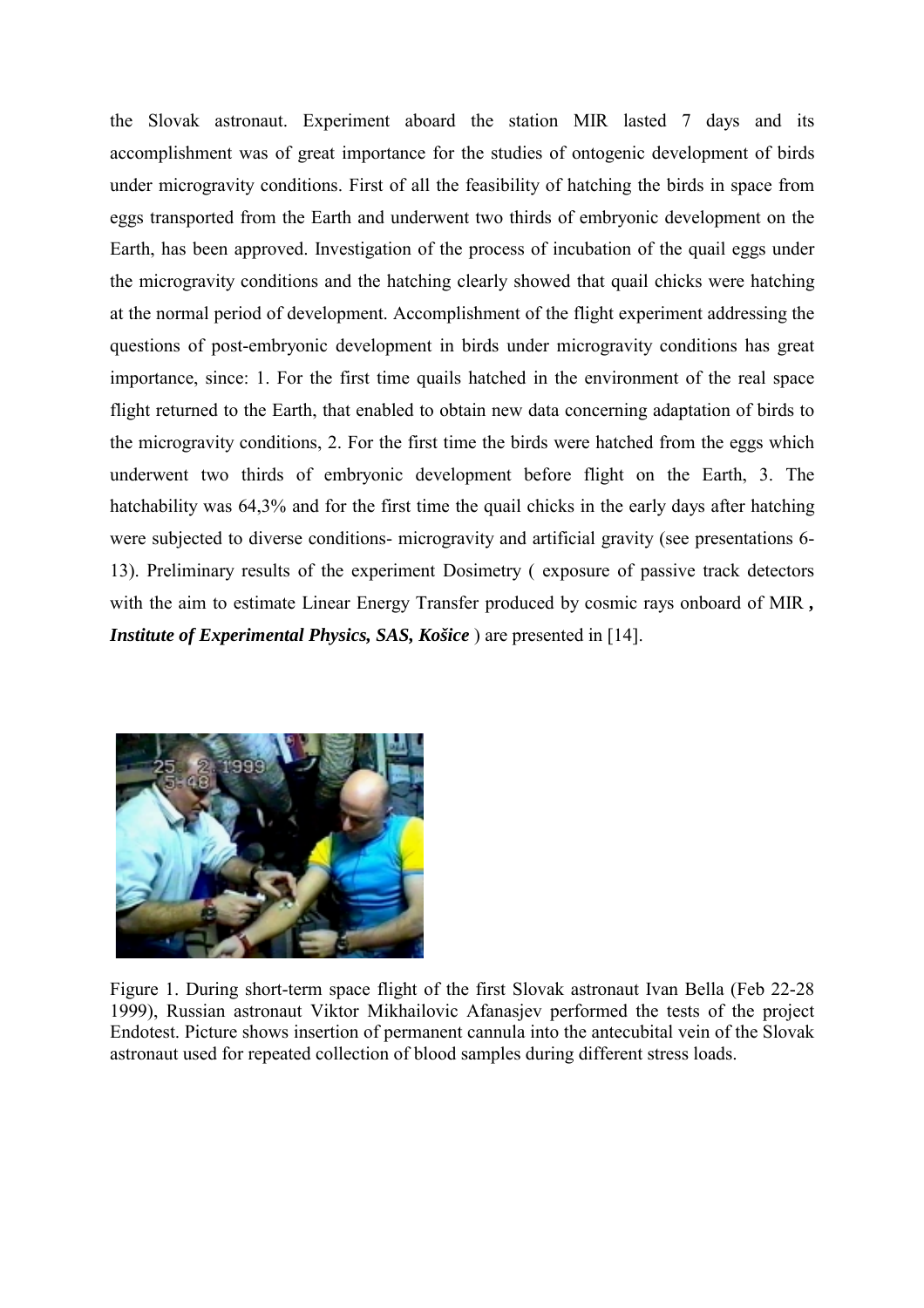

Figure 2. Slovak astronaut completes the tasks of mental arithmetic test with assistance of the Russian astronaut V. M. Afanasjev. Mental arithmetics was a model of mental stress, which was evaluated by changes in plasma hormonal levels.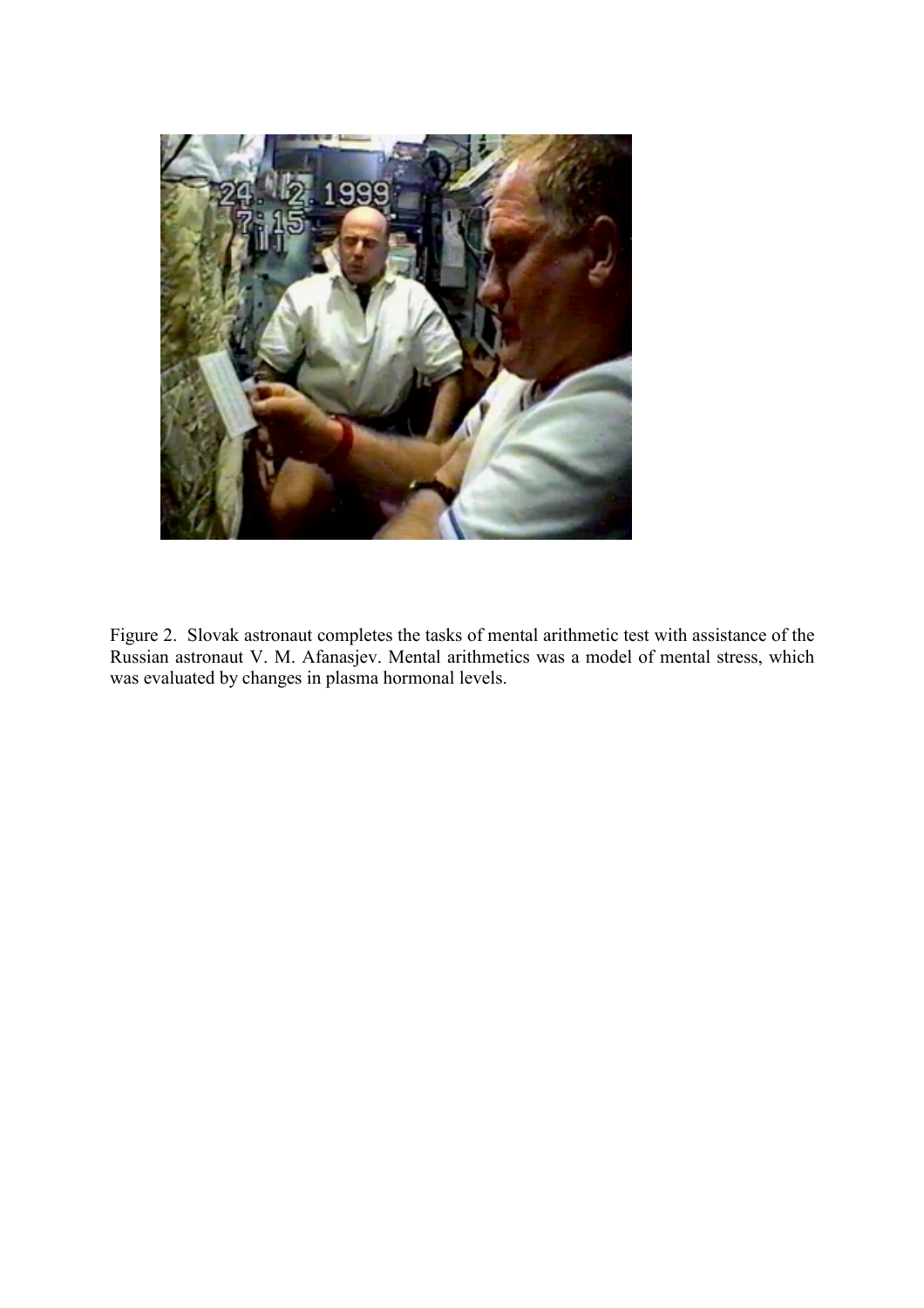

Figure 3. Ivan Bella during work-load on bicycle ergometer on board of the MIR-station. Blood samples were taken via an intravenously inserted permanent cannula. ECG and blood pressure were measured continuously throughout the test and telemetrically transfered to Flight Control Centre in Korolevo.



Figure 4. New special appliance PLASMA-03 (centrifuge and freezer) was installed on board of station MIR. Devices were used for centrifugation and freezing of blood samples on board. After their transoprt to Earth, the plasma levels of hormones, neurotransmitters and metabolites were determined. Picture displayes the placement of the blood sample into the centrifuge tubeholder. The centrifuge is localized in vertical position at the left part of the picture. Under the centrifuge is seen the upper part of the freezer.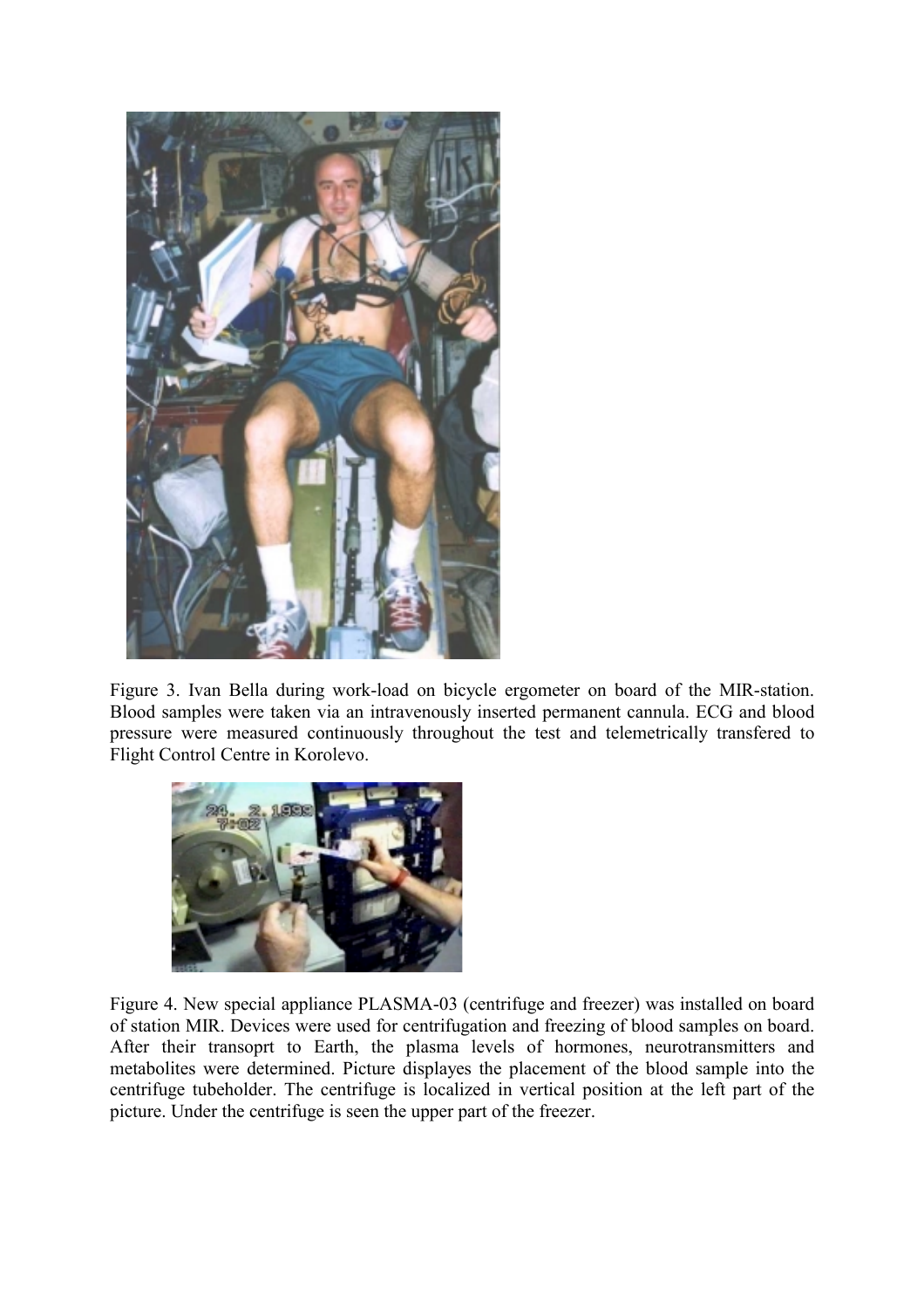

Fig.5. Japanese quail aboard the orbital station MIR with the active participation of the Slovak astronaut

References.

- 1. Kvetňanský R.: Changes of hormone and neurotransmitter levels in blood of 1. Slovak cosmonaut during the stay on the space station Mir. Workshop of Slovak Society for Biochemistry and Molecular Biology, 24.5.1999, Bratislava.(in slovak).
- 2. Kvetňanský R.: Influence of stress on the activity of sympathic adrenal systém in human subjects on Earth and during space flight. Invited lecture. The  $38<sup>th</sup>$  Congress of the Slovak Anatomical Society , 16.9.1999, Bratislava (in slovak)
- 3. Kvetňanský R., Koška J., Kšinantová L., Macho L. a Vigaš M.:. Effect of stress on the activity of sympathic adrenal systém in human subjects during space flight and on Earth. Abstracts of 38th. Congress of Slovak Anatomical Society, Bratislava, s. 45, 1999.
- 4. Kvetňanský R., Koška J., Pacák K., Hoff T., Kšinantová L., Kobzev E., Noskov V.B., Macho L., Grigoriev A.I. and Vigaš M.: Effect of various stress-tests on plasma catecholamine levels during space flight of the first Slovak Cosmonaut on station Mir. Abstract for 13rd. Congress of IAA – Human in Space, Santorini, Grécko, May 20.-26. 2000.
- 5. Macho L., Koška J., Kšinantová L., Pacák K., Hoff T., Noskov V.B., Grigoriev A.I., Vigaš M. and Kvetňanský R.: The response of neuroendocrine system to stress stimuli during space flight in human subject. Abstract for 33<sup>rd</sup> Cospar Congress, Varšava, Poland, July 16-23. 2000.
- 6. Sabo,V., Zongor,J., Májek,Š., Boďa,K., Guryeva,T.S., Pachomov,A.I., Bella,I. :Hardware of the flight experiment  $\Omega$ , QUAIL – SK  $\Omega$ , transport incubator. Acta Astronautica , 1999. In press.
- 7. Kočišová,J., Cigánková,V., Zibrín,M, Lenhardt,Ľ., Sabo,V., Boďa,K., Dadaševa, O., Gurieva,T.S. : Morphological structure of gastrognemius muscle of Japanese quail hatched on space station MIR. Proceedings of conference Animal Health and Dieseases (in slovak). Košice 8. – 9. 9. 1999, 85-87. / P /
- 8. Cigánková, V., Zibrín,M., Kočišová, J., Tomajková,E., Lenhardt, Ľ., Sabo,V., Boďa,K., Dadaševa, O., Gurieva, T.S.: Morphological changes in adrenal glands of Japanese quail hatched